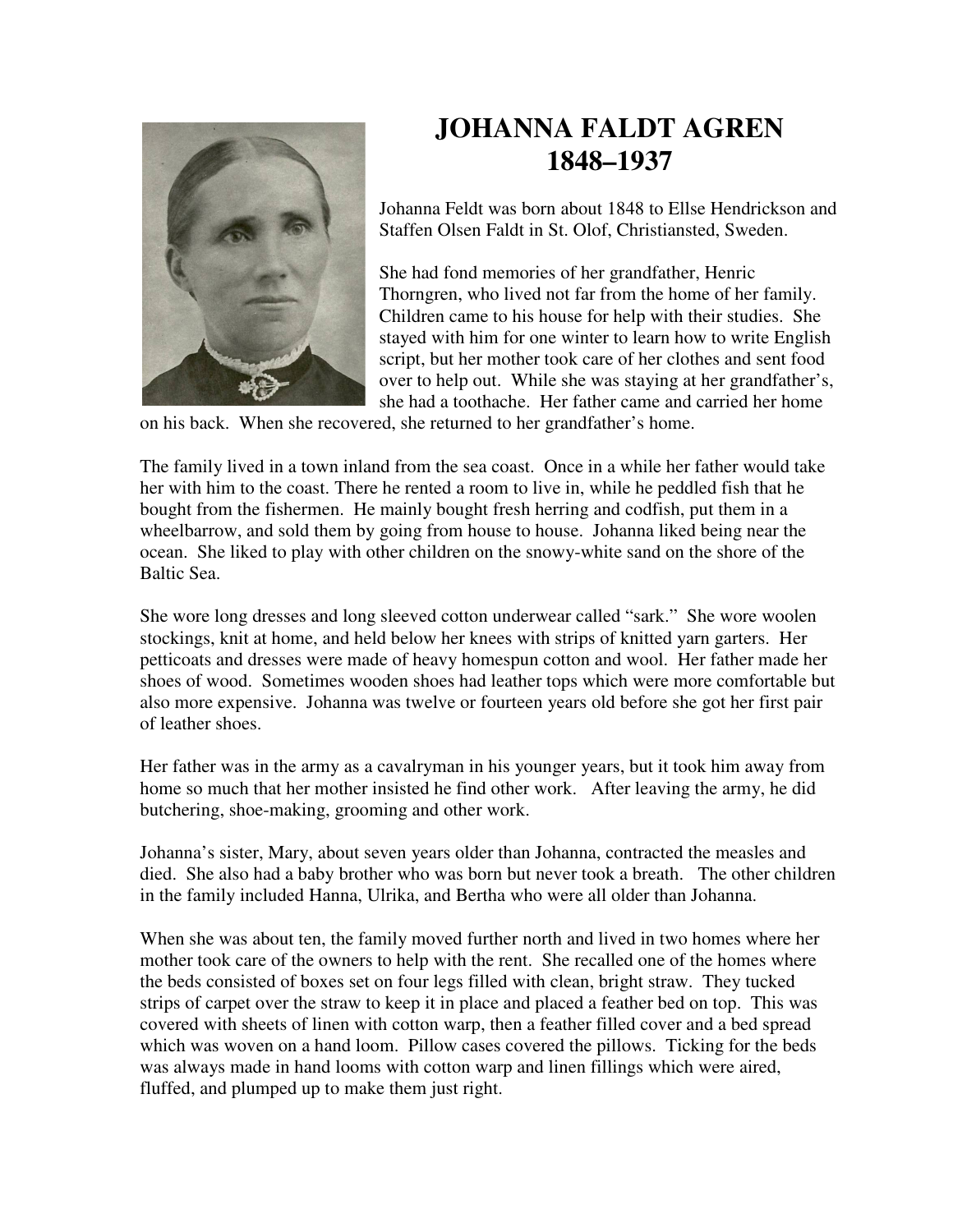The family made bread from rye flour which they mixed it in a large wooden trough. They used a piece of dough saved from the last mixing for leavening. Rye flour, yeast, and warm water were the only ingredients they put in the dough. After it rose, they kneaded it until all the dough clung together in a smooth lump. It was left to rise again after which it was rolled into loaves to fit in the oven made of brick and clay. A fire was built in the oven until the walls inside were hot. Then using long brooms and rakes the coals were swept out and loaves of bread were placed on a long handled wooden paddle and slipped off close together in the big oven. The oven was sealed tightly and left for two hours. When the bread was done, the seal was taken off and the oven was left to cool enough to take the bread out. For bread they wanted to keep from spoiling for a long time, they split the loaves in half and put them back into the oven again to dry thoroughly. The dry loaves were hung on the raters in the loft until it was time to eat them.

Johanna's sister Hanna listened to missionaries of the Church of Jesus Christ of Latter-day Saints preach in Denmark and joined the church. Johanna's mother investigated and also joined. Johanna became a member and was baptized at age 12 on 29 September 1867.

 Washing clothes in Sweden was a big undertaking and was only done about once every month. Clothes were soaked at least overnight. Suds were made in a great stationary boiler next to the fireplace so the smoke from the fire under the boiler could go into the great chimney. When the suds were ready, each piece was taken from the soaking tubs, wrung out, and rubbed by hand with suds. After rubbing, the clothes were boiled in a big boiler and then stored in large wooden tubs ready for the river or lake where cleaning was completed. The older women and girls were loaded into a wagon along with barrels and tubs of boiled clothes and taken to the nearest fresh water. Every piece was taken separately and dipped in the water and then placed on a wooden board or bench and pounded with a paddle. For the most soiled clothes, the dipping, paddling, and wringing were repeated several times. The last stage was the bluing and hanging out to dry which was done at home. The irons used to press the clothes were hollow inside. A piece of peat heated in the fire was cut to fit inside the slot at the back of the iron. The hot peat was changed often enough to keep the metal shoe at the right temperature.

The family used peat for fuel. Black soil was hauled from the swamps, mixed with water, and spread out flat to dry. When still damp, it was marked into squares with a stick so that when it was dry it would break into blocks along the marks drawn. They built honeycombed piles of peat blocks so the air could circulate and continue the drying process. The dry blocks were finally piled in the storing shed for winter fires.

At 13 years of age, Johanna went to work tending five children. In addition to caring for them, she knitted for them, and looked after the geese and chickens. She did this work for two and one half years. Her pay was a dress a year and two sark with long sleeves. The winter she turned 15, she returned to her parent's home. In order to secure a position, a girl needed to have a certificate from her priest to the effect that she could read. Johanna went to the Lutheran Priest twice a week to read for him. She got her certificate the spring before she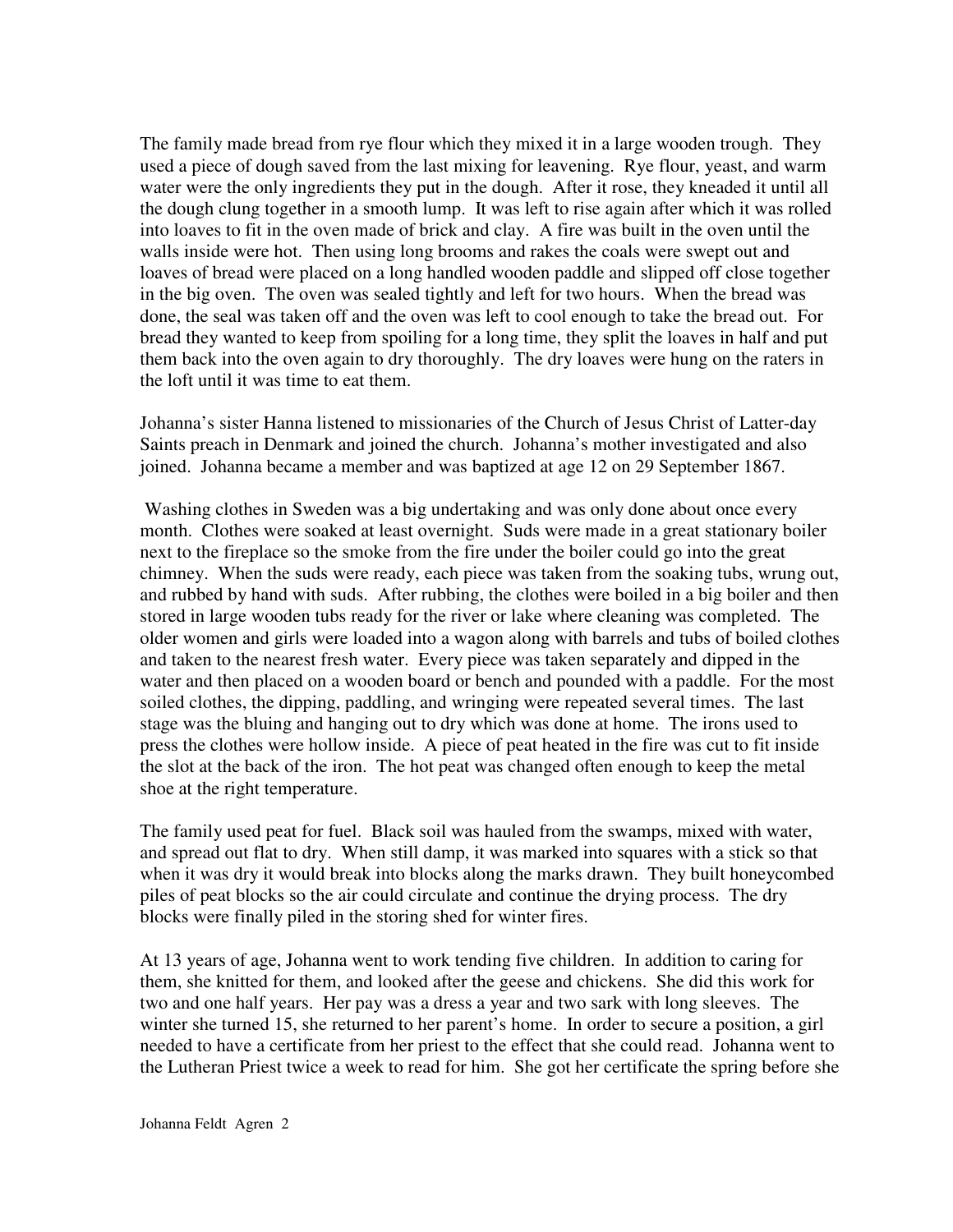turned 16. Most people thought it was not necessary for a girl to be able to write, but Johanna wanted to learn to write. A missionary wrote letters on a slate for her. She copied them and got so she could write quite well.

In the spring she worked for a Baron in his garden. She worked along side two boys and another girl and she enjoyed this work. There were a great many servants at the Baron's estate. Her wages were paid in money. Each Sunday she could get off to go to church meetings. In the fall, when she went to take care of an elder lady, a letter came from Pher Agren from America asking her to come to Utah and be his wife. She had met him when he was a missionary of the Church of Jesus Christ of Latter-day Saints in the place where her parents lived the winter she had been at home going to the Priest. She quit her job and went home to get ready to leave for America.

She began her immigration to America in June, and was sick the whole time she was aboard the ship. After arriving in New York, she traveled a week on the train. Pher Agren came to Ogden to meet her. She arrived on the  $24<sup>th</sup>$  of July and a brass band was playing at the station. Agren took her to Salt Lake where she worked for Mrs. Ballstrom cutting peaches to dry. In return, Mrs. Ballstrom sewed her temple clothes.

Johanna and Pher Agren were marred in the Endowment House on 4 August 1873. They lived in Salt Lake for two years. Agren was a carpenter. At 19, he learned the wheelwright's trade. They moved to West Jordan where Agren worked building a large house for someone. Agren paid passage for Johanna's sister, Bertha, to come to America from Sweden. He also sent for her mother who came before Johanna gave birth to their daughter Emeline. Bertha married Carl Anderson, a missionary she had heard preach in Sweden. He asked her to leave Salt Lake and come to Ogden to marry him since his first wife had died leaving two small girls badly in need of a mother. Carl Anderson, became ill and needed Agren to help on the farm, so they moved to Harrisville. Carl knew he was going to die and told Agren and Bertha that he would feel better about going if he thought they would marry when he was gone. They were married 12 June 1876.

Alfred, Ida, and Laura were born to Johanna and Pher while living at the Anderson ranch. During this time, Pher Agren acquired land in the northwest part of Harrisville and worked there whenever he could. In his unselfish manner, Pher also sent passage for other members of the Feldt family as well as other immigrants.

When the Edmunds Bill against polygamy passed, Johanna moved with her children to the northwest property, and Agren took Bertha and their son, S. Andrew, and went to Alma Wyoming to work as a carpenter in a coal mine. While he was gone, authorities came to Johanna's home searching for Agren. They looked in the flour bin, under the beds, out in the granary, even stuck forks in the mangers through the hay. He did not happen to be home or they likely would have found him. The authorities came another time and just stood and watched Johanna weave carpet for a while and then left. Agren, tired of being away from his family, returned to give himself up to authorities. Nothing was done to him and the case was later dismissed.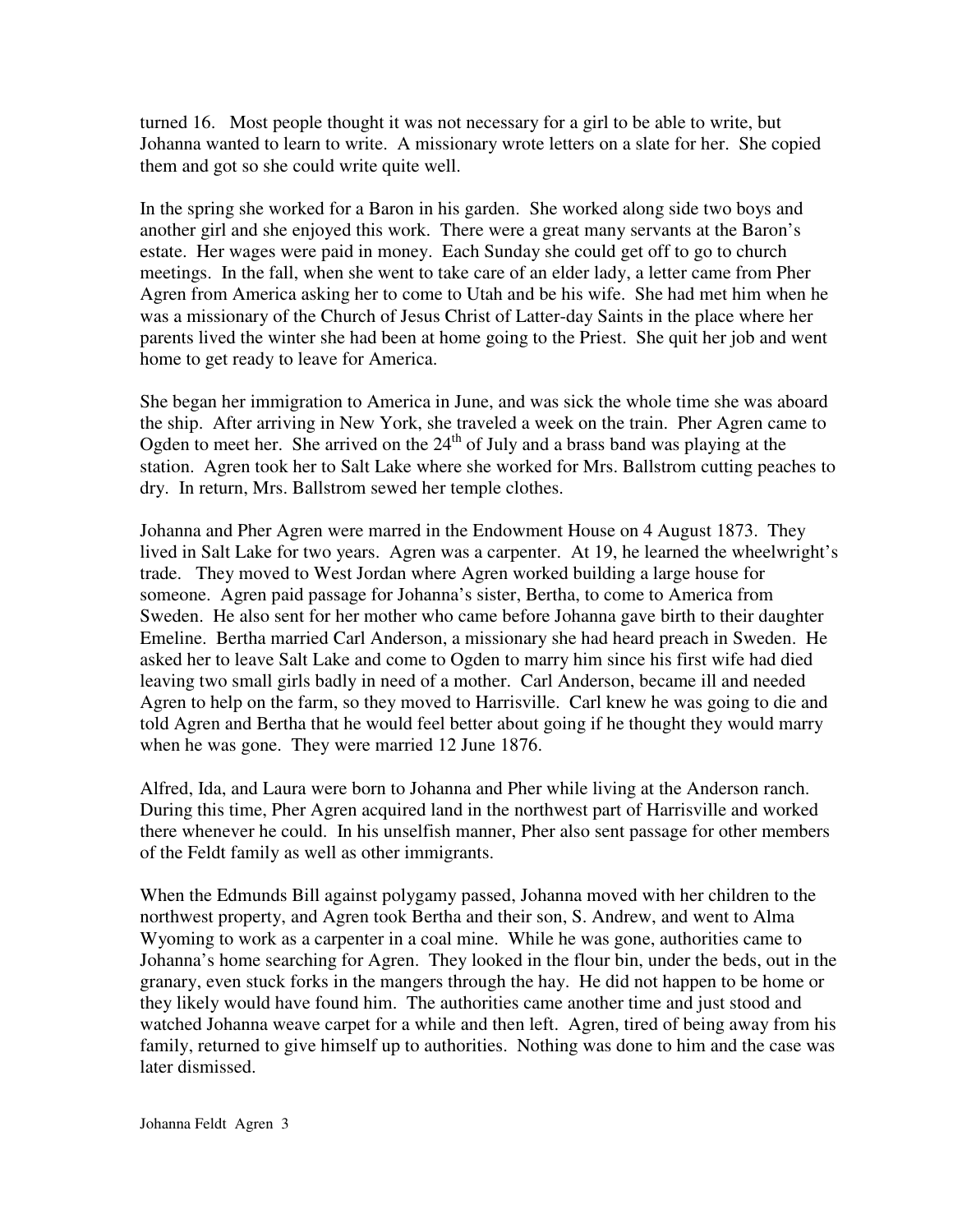Johanna's mother died in 1893 while she was living with Johanna. Her father died three years later. She and Agren took 10 year old Nils, the son of a friend, into their home. Nils did chores and helped around the farm for his board. They kept him for seven years. Johanna was an active member of the L.D.S. Church. She held many positions including a counselor in primary. She served as president of the Relief Society from 1907 to 1909.

Pher and Johanna were delighted when a neighbor, by the name of Swenson, sold them the right of way to connect to the country road (750 West) east of the ranch. They graveled it and used it to go to town instead of going along the railroad tracks.

In 1905, their daughter Emeline and her husband Charlie Shurtleff wanted to move down from Idaho and asked to buy their farm. Pher and Johanna sold it to them. Pher built a three room yellow brick house built west of the old house. He did most of the carpentering himself, but before the house was finished he got pneumonia and died 26 twelve days later, November 1905.

Daughter Ellen went to the Agricultural College in Logan, and daughter Ida went to the University of Utah. When Laura's husband, Warren Shurtleff, went on a mission to England, she and her children stayed with Johanna while he was away. Charlie and Emeline sold the farm in 1912. Johanna moved into an upstairs apartment in Bertha's son, Andrew Agren's, new brick house (409 North Harrisville Road). Her family was building a home just to the north and they moved in that fall.

In 1919, they sold the new home in Harrisville and moved to  $7<sup>th</sup>$  Street in Ogden. They lived in two room log house for two winters. Then the girls remodeled a frame house on the same property and they moved there. Johanna helped tend the chickens and fruit. In her later years, she moved to Pocatello, Idaho and lived six weeks with Emeline and Charles, and then moved into a new duplex owned by Laura and Warren. She died 6 September 1937, in Pocatello.

## **SOURCE:**

Agren, Johanna Faldt. "Personal History." Unpublished manuscript.